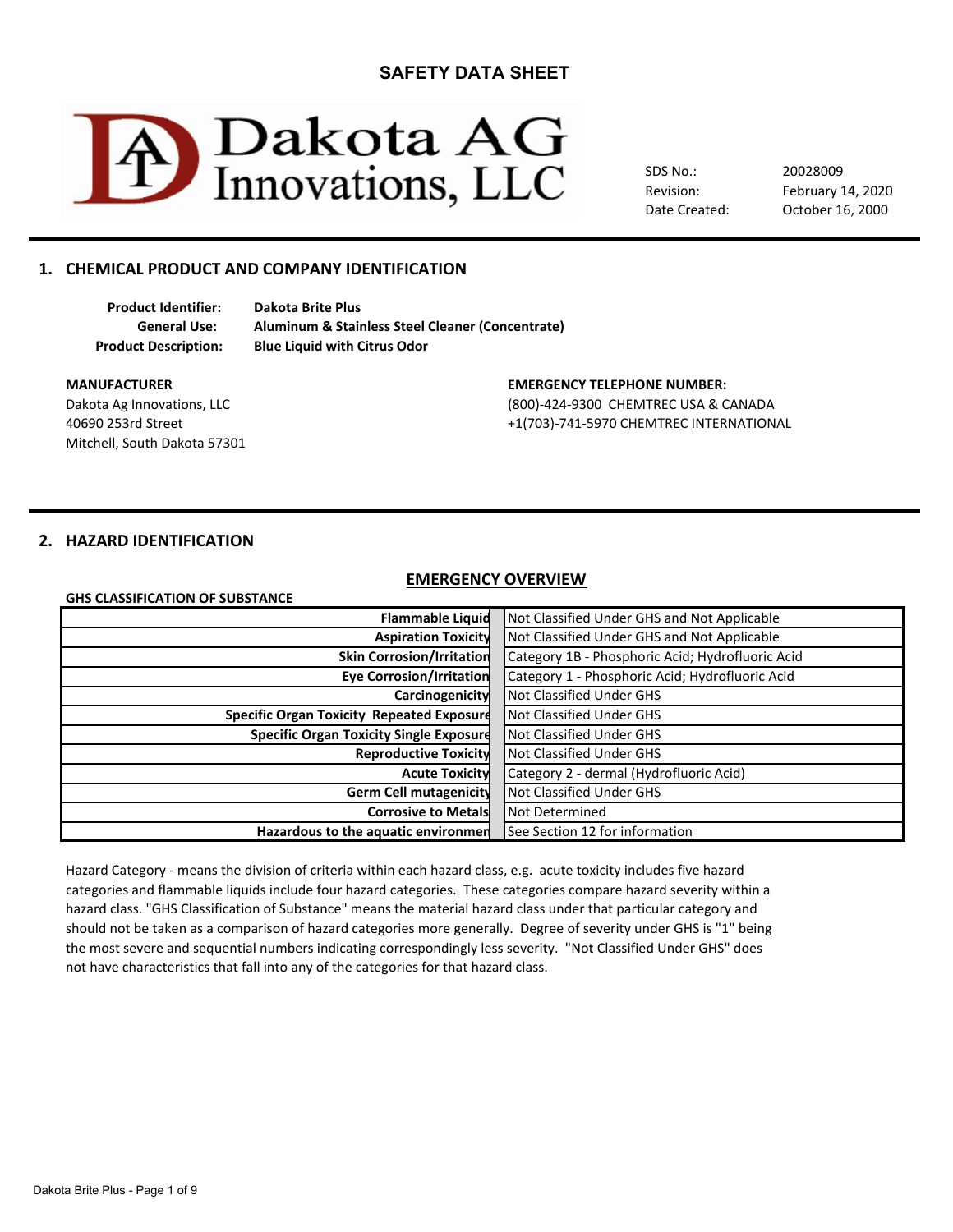# **GHS LABEL ELEMENTS**



**DANGER**

#### **Hazard Statements**

H318 - Causes serious eye damage H314 - Causes severe skin burns and eye damage in undiluted form. eye, skin, skin, skin, skin, H331 - Toxic if inhaled as a concentrate in mist form.

respiratory system respiratory system

# **Precautionary Statements**

## **General:**

P101-If medical advice is needed, have product container or label at hand.

P102 - Keep out of reach of children.

P103-Read label before use.

# **Prevention:**

P280 - Wear goggle eye protection when spraying this product. Avoid wearing contact lens when spraying this produc undiluted form.

P261 - Avoid breathing mist spray in concentrated form.

P280 - Wear protective gloves when handling concentrated product with possible direct skin exposure.

# **Response:**

P305+P351+P338 - IF IN EYES: Rinse cautiously with water for several minutes. Remove contact lenses, if present and easy to do so. Continue rinsing.

P310 - Immediately seek medical attention if symptoms persist more than a short time after exposure and completing response.

P304+P340 - IF INHALED: Remove person to fresh air. Seek IMMEDIATE medical attention if exposure to concentrated mist.

P303+361+353 - IF ON SKIN: Take off immediately all contaminated clothing. Rinse skin immediately with water if exposed.

# **Storage/Disposal:**

P403+235+404-Store in well-ventilated place. Keep cool. Store in closed container. P501-Dispose of contents/container in accordance with local/regional/federal regulations.

### **UN GHS**

**This product is acidic and corrosive and contains fluoride ion. Fluoride ion can cause delayed symptoms up to 24 hours depending on the concentration of HF. Full body exposure to HF at the concentration in this product can cause delayed response and irreversible damage to the skeletal system if first aid is not immediate. Calcium gluconate gel (reacts with HF and neutralizes its effects on bone) should be readily available where this product is routinely used in concentrated form.**

# **3. COMPOSITION/INFORMATION ON INGREDIENTS**

| Component                           | <u>wt%</u>  | <b>CAS Registry #</b> |
|-------------------------------------|-------------|-----------------------|
| Sodium Olefin Sulfonate (C14 - C16) | $<$ 1       | 68439-57-6            |
| Sodium Xylene Sulfonate             | < 0.6       | 68585-34-2            |
| Hydrofluoric Acid                   | $7 - 8$     | 7664-93-9             |
| Phosphoric Acid                     | $2 - 3$     | 7664-38-2             |
| Alcohol Ethoxylated                 | $1 - 3$     | Mixture               |
| Sodium MetaSilicate Pentahydrate    | $1.5 - 2.5$ | 6834-92-0             |
| Sodium Alkyl Ether Sulfate          | $2 - 3$     | 68585-34-2            |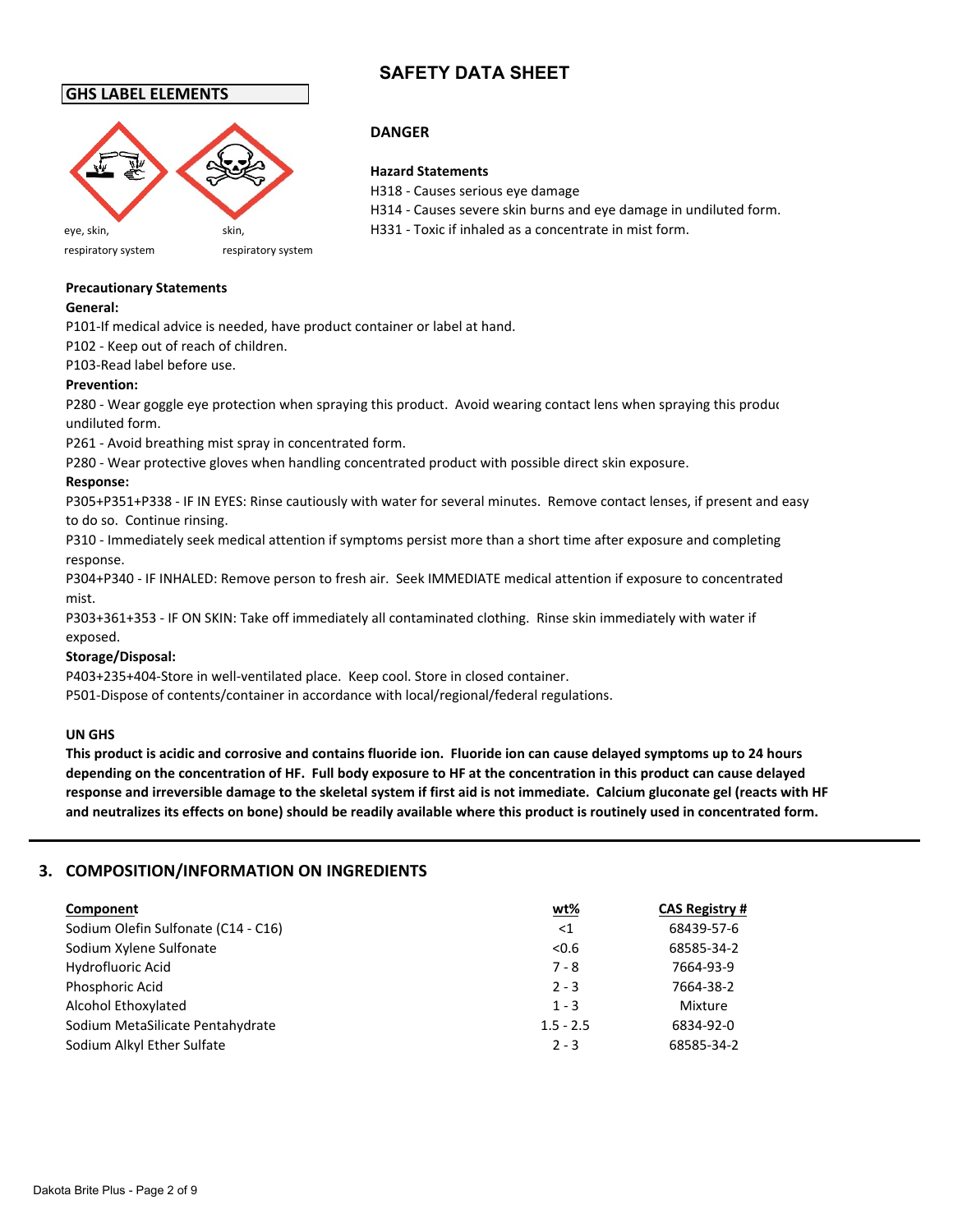# **4. FIRST AID MEASURES**

#### **INHALATION:**

Remove to fresh air and keep at rest in a comfortable position. Get medical attention if symptoms persist after moving to fresh air. Give oxygen if available, symptoms persist, and medical attention is not immediate.

### **EYE CONTACT:**

Remove contact lens (if present). Rinse eyes immediately with plenty of clean water for at least 15 minutes. If necessary, gently hold the eyelid open during the flush. Seek medical attention following initial eye washing. Product is caustic and irreversible eye damage can occur if material is not successfully removed from the eyes.

#### **SKIN CONTACT:**

Immediately wash skin with mild soap solution to remove material from skin. Remove affected clothing and launder prior to re-use. If skin damage occurs other than redness, seek medical attention and provide this SDS to attending medical personnel. Application of 2.5 to 33% Calcium gluconate or carbonate gel or slurry is recommended for dermal treatment immediately after exposure even if no effects are seen as HF has a delayed reponse with skin exposure.

#### **INGESTION:**

Ingestion is not a likely route of exposure based on commercial product use. If ingestion occurs, seek immediate medical attention. Do not induce vomiting or give anything but water by mouth without being directed to do so by POISON CONTROL or attending medical personne

# **5. FIRE FIGHTING MEASURES**

| <b>Flashpoint and Method:</b>    | $>$ 164 $\degree$ F/93 $\degree$ C |
|----------------------------------|------------------------------------|
| <b>Flammable Limits:</b>         | Not Determined                     |
| <b>Autoignition Temperature:</b> | Not Determined                     |

#### **GENERAL HAZARD:**

Water based and not flammable. Heated liquid may create a corrosive mist during a fire. Hydrogen fluoride is non-combustible but may create irritating and corrosive fumes of fluoride when heated or in combination with steam or water. Since hydrogen fluoride fluoride does not burn, use an extinguishing agent suitable for surrounding fire. For fires involving hydrofluoric acid, appy water in flooding quantities. Hydrofluoric acid and various metals may form hydrogen creating a fire hazard.

#### **FIRE FIGHTING INSTRUCTIONS:**

Suitable extinguishing media include: carbon dioxide or dry chemical or other media suitable for hydrocarbon fires. Unsuitable extinguishing media include: water spray. However, if water is used, fog nozzles are preferrable. Water may be used to cool closed containers to prevent pressure build-up and possible explosion when exposed to extreme heat.

#### **FIRE FIGHTING EQUIPMENT:**

In the event of a fire, wear full protective clothing and NIOSH-approved self-contained breathing apparatus with full facepiece operated in the pressure demand or other positive pressure mode. For small outdoor fires which may easily extinguished with a portable fire extinguisher, use of any SCBA may not be necessary.

#### **FURTHER INFORMATION:**

During a fire, smoke may contain the original material in addition to combustion products which might be more irritating. Residue remaining following a fire needs to be evaluated for disposal options.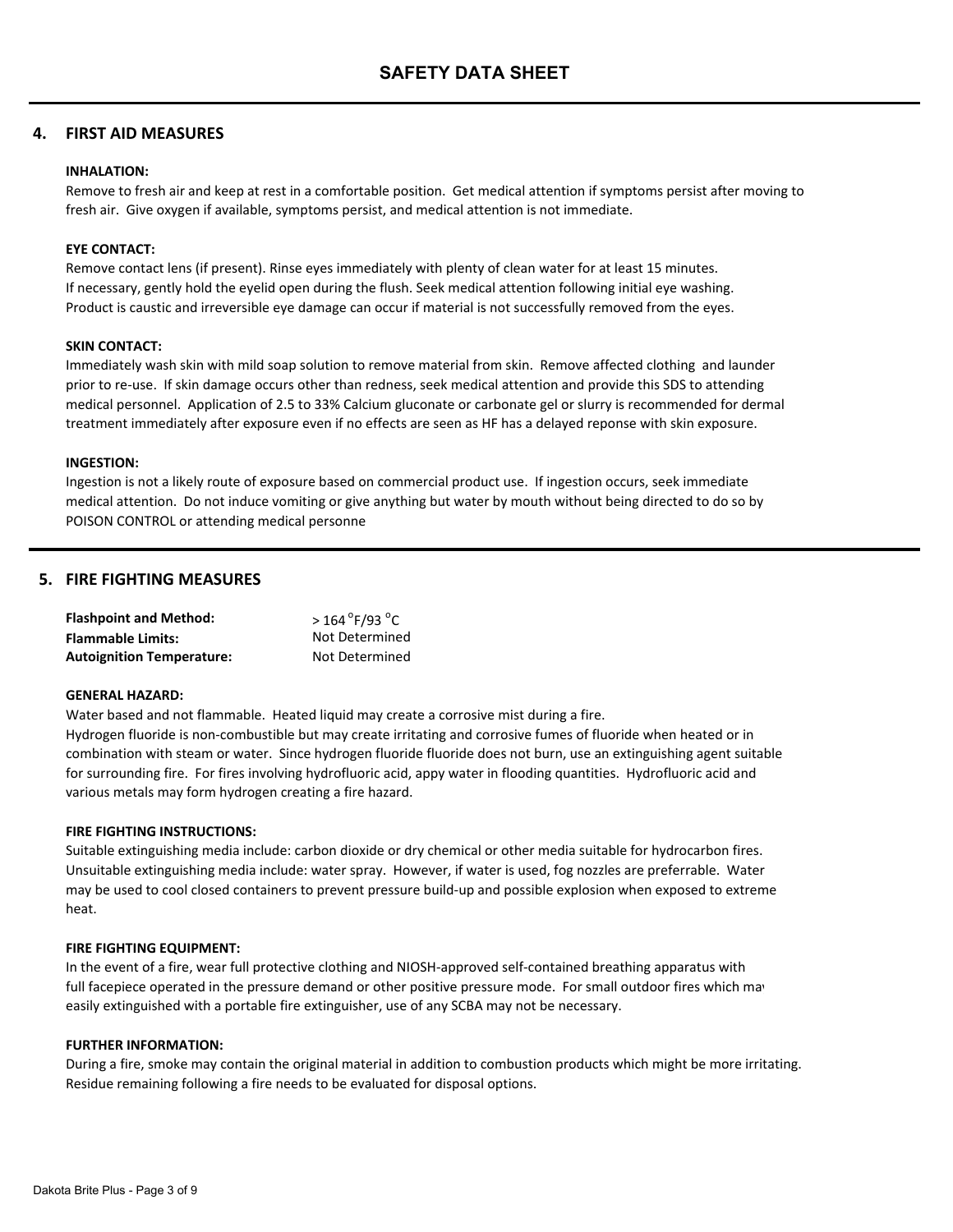#### **HAZARDOUS COMBUSTION PRODUCTS:**

Carbon monoxide, carbon dioxide, fluorides and phosphates and organics depending on the heat of the fire.

## **6. ACCIDENTAL RELEASE MEASURES**

#### **LAND SPILL RESPONSE:**

Absorb small spills with inert material such as sand or earth. Containerize waste material. Dike large spills to contain the area of the spill. Use clean up procedures that minimize contamination to earth or water bodies. Product will contribute fluoride and phosphate to the soils.

#### **WATER SPILL:**

Product is water based and will immediately mix with water and is not recoverable. Product contributes surfactants, fluorides, and phosphates to the water body. A small spill should not significantly impact the water body.

#### **RECOMMENDED DISPOSAL:**

Disposal options may be dictated by other materials mixed with this material. Dispose of in accordance with local, state, and federal regulations using methods which consider recycling/reclamation.

# **7. HANDLING AND STORAGE**

**STORAGE TEMPERATURE:** Ambient **STORAGE PRESSURE:** Atmospheric

#### **GENERAL:**

Keep the container tightly closed. Store in a dry, cool, and well-ventilated place away from incompatible materials. Hydrofluoric acid reacts with glass, concrete, metals, other acids, oxidizers, reducers, akalis, and combustibles. Store in containers made of a material resistant to HF. Do not store beyond manufacturer's identified shelf date as container material can be impacted by the product over time.

## **8. EXPOSURE CONTROLS/PERSONAL PROTECTION**

#### **OSHA HAZARDOUS COMPONENTS (29 CFR 1910.1200 and other agencies)**

|                                      |                                | <b>EXPOSURE LIMITS 8 hrs TWA (ppm)</b>                |                                                       |                  |              |
|--------------------------------------|--------------------------------|-------------------------------------------------------|-------------------------------------------------------|------------------|--------------|
| Component                            | <b>OSHA PEL</b>                | ACGIH TLV                                             | <b>NIOSH REL</b>                                      | <b>AIHA WEEL</b> | <b>Other</b> |
| Hydrofluoric Acid                    | 2.3 mg/m3 Ceiling              | 2.3 mg/m <sup>3</sup> Ceiling                         | 2.3 mg/m <sup>3</sup> Ceiling                         |                  |              |
| Phosphoric Acid                      | 1 mg/m3 TWA<br>3 mg/m3 Ceiling | $1 \text{ mg/m}^3$ TWA<br>3 mg/m <sup>3</sup> Ceiling | $1 \text{ mg/m}^3$ TWA<br>3 mg/m <sup>3</sup> Ceiling |                  |              |
| Sodium Olefin Sulfonate (C14-<br>16) | None Established               | None Established                                      | None Established                                      |                  |              |
| Sodium metasilicate                  | None Established               | None Established                                      | None Established                                      |                  |              |

#### **ENGINEERING CONTROLS:**

Provide adequate general and local exhaust ventilation to maintain levels below established exposure limits. Provide eyewash stations and safety showers in locations available to material users if routinely using the product. Provide hand washing facilities for routine use by personnel using the material.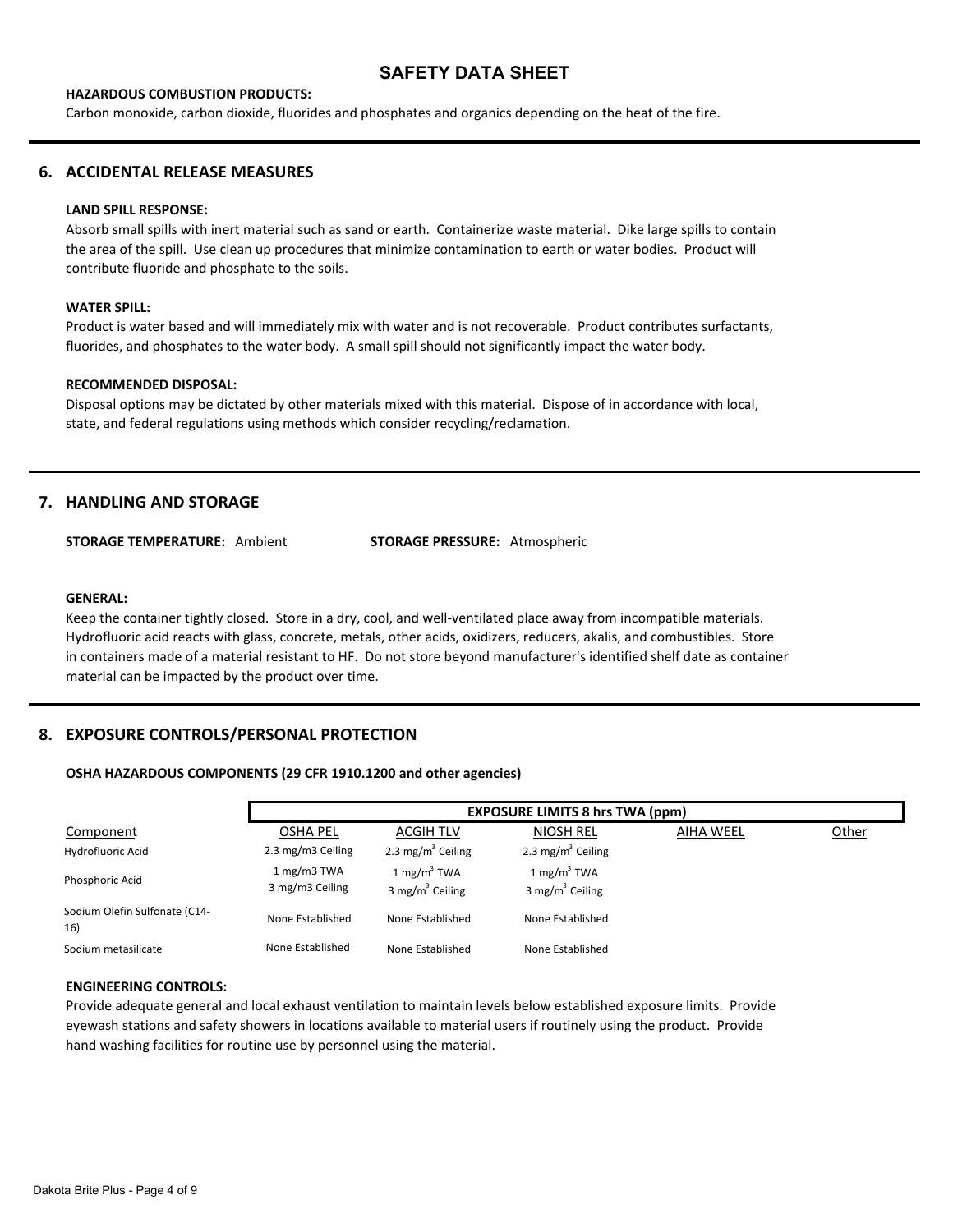#### **PERSONAL PROTECTION:**

Splash goggles and apron should be worn when pouring this material to avoid contact with the liquid. Hand protection is mandatory when there is possible direct contact with the concentrated product. Glove choice should be appropriate for the chemical blend and the specific activity being performed. NOTE: nitrile gloves are a general purpose glove available in a wide variety of thicknesses and protect against most chemicals. Use a thick glove with protection to the elbow. Respiratory protection should be appropriate for acid mist (specifically HF) exposure and utilized if ventilation cannot established to adequately maintain exposure limits such as might occur when cleaning up spills. Avoid creating mists of concentrated product as respiratory and skin protection may not be adequate to protect against a mist.

#### **EXPOSURE EVALUATION:**

Personal exposure monitoring can be performed by the employer to determine his/her employee exposures to the product during routine use at the facility. It is beyond the responsibility of the product supplier to estimate/determine airborne exposure in a user's facility.

# **9. PHYSICAL AND CHEMICAL PROPERTIES**

| <b>Vapor Pressure:</b>      | Not Determined                       | <b>Vapor Density:</b>    | Heavier than air |
|-----------------------------|--------------------------------------|--------------------------|------------------|
| <b>Specific Gravity:</b>    | 1.05                                 | <b>Evaporation Rate:</b> | Not Determined   |
| <b>Solubility in Water:</b> | Negligible                           | <b>Freezing Point:</b>   | Not Determined   |
|                             |                                      | Odor:                    | citrus           |
| pH:                         | $\leq$                               | Appearance:              | blue liquid      |
| <b>Boiling Point:</b>       | Not Determined                       | <b>Physical State:</b>   | liquid           |
| Viscosity:                  | Not Determined                       | <b>Flammable Range:</b>  | Not Determined   |
| <b>Flash Point:</b>         | $>$ 164 $^{\circ}$ F/93 $^{\circ}$ C | <b>VOC content:</b>      | Not Determined   |
|                             |                                      |                          |                  |

## **10. STABILITY AND REACTIVITY**

#### **GENERAL:**

No dangerous reactions known under normal use conditions. Direct contact with some metals can produce hydrogen gas Reacts with both glass and all silicon based materials and some metals. Do not store in containers other than its original container.

#### **INCOMPATIBLE MATERIALS AND CONDITIONS TO AVOID:**

Alkaline materials. Metal containers and glass containers.

#### **HAZARDOUS DECOMPOSITION:**

None if maintained in original container.

# **11. TOXICOLOGICAL INFORMATION**

| <b>TOXICITY TO ANIMALS:</b> |                     |                                    |                |
|-----------------------------|---------------------|------------------------------------|----------------|
| Component                   | <b>Acute Test</b>   | Value                              | <b>Species</b> |
| Phosphoric Acid             | LD50 oral           | 2600 mg/kg                         | Rat            |
| Phosphoric Acid             | LD50 dermal         | 2740 mg/kg                         | Rabbit         |
| Phosphoric Acid             | LC50 inhalation     | $850 \,\mathrm{mg/kg}\text{-}1$ hr | Rat            |
| Hydrofluoric Acid           | LC50 inhalation     | 2240 - 2340 ppm - 1 hr             | Rat            |
| Hydrofluoric Acid           | LD100 oral          | $80 \text{ mg/kg}$                 | Guinea Pig     |
| Hydrofluoric Acid           | LD50 intraperitonea | $400 \text{ mg/kg}$                | Rat            |
|                             |                     |                                    |                |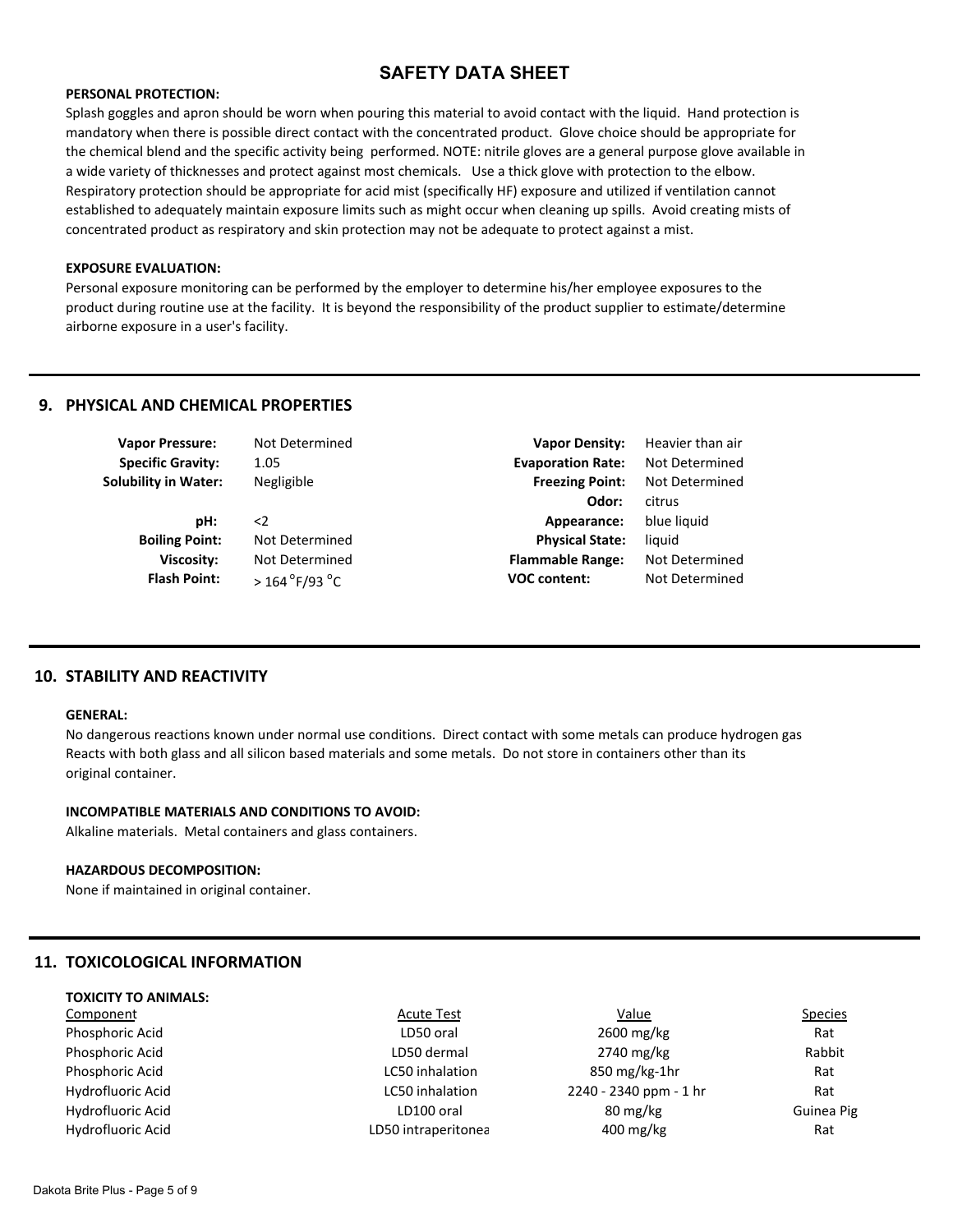| LD50 dermal | $>$ 2000 mg/kg    | Rabbit |
|-------------|-------------------|--------|
| LD50 oral   | $>$ 2000 mg/kg    | Rat    |
| LD50 oral   | 1152 - 1349 mg/kg | Rat    |
| LD50 dermal | 1000 - 2000 mg/kg | Rat    |
| LD50 oral   | 1000 - 2000 mg/kg | Rat    |
|             |                   |        |

### **ROUTES OF ENTRY:**

Normal use routes of entry include eye, skin, and respiratory tract.

#### **CHRONIC EFFECTS ON HUMANS:**

#### **Eyes:**

Contains multiple serious eye irritants and is corrosive with low pH. Effects may be irreversible if immediate irrigation of the eye is not performed and contact lenses (if worn) are not removed and discarded.

#### **Skin:**

HF component is an inorganic acid that is highly corrosive and readily penetrates the skin causing deep tissue layer destruction. Concentrations of 7% have been shown to produce delayed effects of up to 1 hour after exposure if the s area is large and no immediate first aid is performed.

#### **Ingestion:**

Product is expected to be corrosive to the digestive system if a sufficient quantity is ingested. Small quantities are not as serious, however, the product contains fluoride ion which can reduce serum calcium levels resulting in symptoms of hypocalcemia.

#### **Inhalation:**

Acid concentrations are not sufficient to present a vapor hazard. Inhalation as a mist can be corrosive to the nose and respiratory system. These effects may not be reversible depending on the amount inhaled.

### **12. ECOLOGICAL INFORMATION**

| <b>Species</b>  | <b>Test Information</b> | Concentration      | Component                        |
|-----------------|-------------------------|--------------------|----------------------------------|
| Freshwater Fish | LC50 - 96hr             | 98-106 mg/L        | Phosphoric Acid                  |
| Water Flea      | EC50 - 48 hr            | $>100$ mg/L        | Phosphoric Acid                  |
| Algae           | EC50 - 72 hr            | 42.3 $mg/l$        | Sodium Olefin Sulfonate (C14-16) |
| Crustacea       | EC50 - 48 hr            | 4.48 mg/l          | Sodium Olefin Sulfonate (C14-16) |
| Fish            | LC50 - 96 hr            | $2.6 \text{ mg/l}$ | Sodium Olefin Sulfonate (C14-16) |
| Fish            | EC50 - 48 hr            | 270 mg/l           | Hydrofluoric Acid                |
| Fish            | LC50 - 96 hr            | $>0.1 - 1$ mg/l    | <b>Ethoxylated Alcohol</b>       |
| Daphnia         | EC50 - 72 hr            | $>0.1 - 1$ mg/l    | <b>Ethoxylated Alcohol</b>       |
| Green Algae     | EC50 - 72 hr            | $>0.1 - 1$ mg/l    | <b>Ethoxylated Alcohol</b>       |

### **PRODUCTS OF BIODEGRADATION:**

Components readily biodegrade and products of biodegradation are less toxic than the chemicals, themselves. Phosphate component will provide nutrition to plant material in a water body.

# **13. DISPOSAL CONSIDERATIONS**

Dispose of any waste in compliance with local, state, and federal regulations. Determine EPA RCRA waste categorization at the time of disposal as mixing with other materials may change its categorization. Containers may contain residue that needs to be addressed at time of disposal. Recycling containers needs to address any remaining residues. Product is corrosive based on pH but can be neutralized for disposal.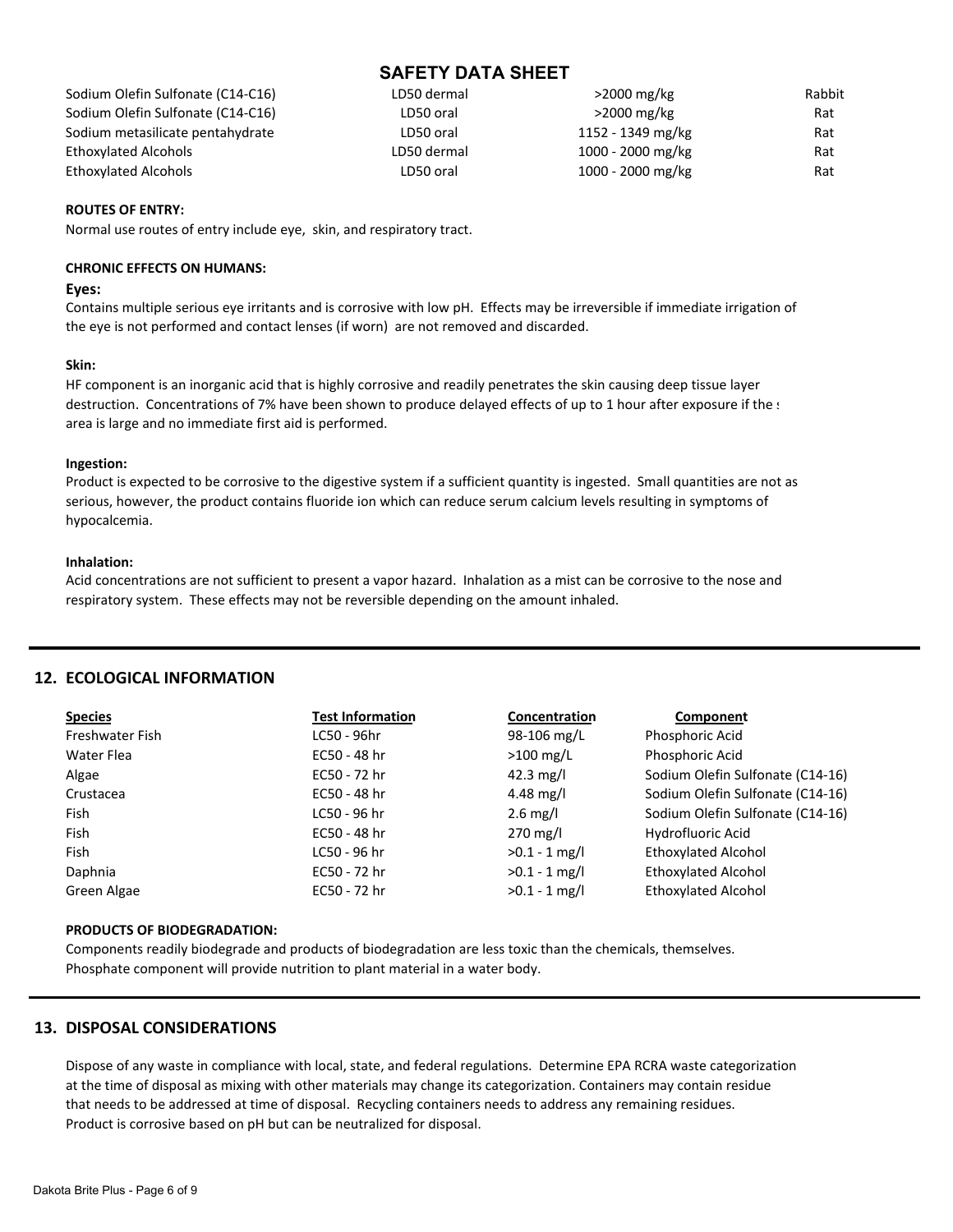# **14. TRANSPORT INFORMATION**

The following proper shipping name, hazard class and packing group are in accordance to 49 CFR Department of Transportation (U.S. DOT) regulatory requirements from 172.101 Hazardous Materials Table

| 49 CFR Shipping Information                       | <b>Dakota Brite Plus</b>                                                                                                                                                                               |
|---------------------------------------------------|--------------------------------------------------------------------------------------------------------------------------------------------------------------------------------------------------------|
| <b>Symbols</b>                                    | "G" - identifies proper shipping names for which one or more<br>technical names of the hazardous material must be entered in<br>parantheses, in association with the basic description. See 172.203(k) |
| <b>UN Number</b>                                  | <b>UN1790</b>                                                                                                                                                                                          |
| <b>Proper Shipping Name</b>                       | <b>Hydrofluoric Acid Solution (&lt;8%)</b>                                                                                                                                                             |
| <b>Hazard Class</b>                               | 8                                                                                                                                                                                                      |
| <b>Packing Group</b>                              | Ш                                                                                                                                                                                                      |
| <b>Label Codes</b>                                | 8, 6.1                                                                                                                                                                                                 |
| Special Provisions (172.102)                      | A6, A7, B15, IB2, N5, N34, T8, TP2                                                                                                                                                                     |
| <b>Packaging - Exceptions</b>                     | 173.154                                                                                                                                                                                                |
| <b>Packaging - Nonbulk</b>                        | 173.202                                                                                                                                                                                                |
| Packaging - bulk                                  | 173.243                                                                                                                                                                                                |
| Quantity Limitations - Passenger aircraft/rail    | 1L                                                                                                                                                                                                     |
| <b>Quantity Limitations - Cargo aircraft only</b> | 30L                                                                                                                                                                                                    |
| <b>Vessel stowage - Location</b>                  | D                                                                                                                                                                                                      |
| <b>Vessel stowage - Other</b>                     | 12,25,40                                                                                                                                                                                               |

# **INTERNATIONAL AIR TRADE ASSOCIATION (IATA)**

| <b>IATA 58th Edition Information</b>                       | <b>Dakota Brite Plus</b>         |
|------------------------------------------------------------|----------------------------------|
| <b>UN Number</b>                                           | <b>UN1790</b>                    |
| <b>Proper Shipping Name Description</b>                    | Hydrofluoric Acid Solution (<8%) |
| <b>Class or Division</b>                                   | 8, 6.1                           |
| Hazard Label(s)                                            | <b>Corrosive &amp; Toxic</b>     |
| <b>Packing Group</b>                                       | н                                |
| EQ - 2.6 Dangerous Goods in Excepted Quantities            | E <sub>2</sub>                   |
| Passenger Aircraft - Limited Quantity Packing Instructions | <b>Y840</b>                      |
| Passenger Aircraft - Limited Quantity Max net Qty/Pkg      | 0.5L                             |
| <b>Passenger Aircraft - Packing Instructions</b>           | 851                              |
| Passenger Aircraft - Quantity Max Net Qty/Pkging           | 1L                               |
| <b>Cargo Aircraft only - Packing Instructions</b>          | 855                              |
| Cargo Aircraft only - Max Net Qty/Pkging                   | 30L                              |
| <b>Special Provisions 4.4</b>                              | <b>Blank</b>                     |
| <b>ERG Code</b>                                            | 8Р                               |

# **INTERNATIONAL MARITIME DANGEROUS GOODS CODE (IMDG CODE)**

| <b>IMDG 2016 EDITION</b>                | <b>Dakota Brite Plus</b>       |
|-----------------------------------------|--------------------------------|
| <b>UN Number</b>                        | <b>UN1760</b>                  |
| <b>Proper Shipping Name Description</b> | <b>CORROSIVE LIQUID N.O.S.</b> |
| <b>Class or Division</b>                | σ                              |
| <b>Subsidiary Risks</b>                 |                                |
| <b>Packing Group</b>                    |                                |
| <b>Special Provisions</b>               | 274                            |
| <b>Limited Quantities</b>               | 1L                             |
| <b>Excepted Quantities</b>              | E <sub>2</sub>                 |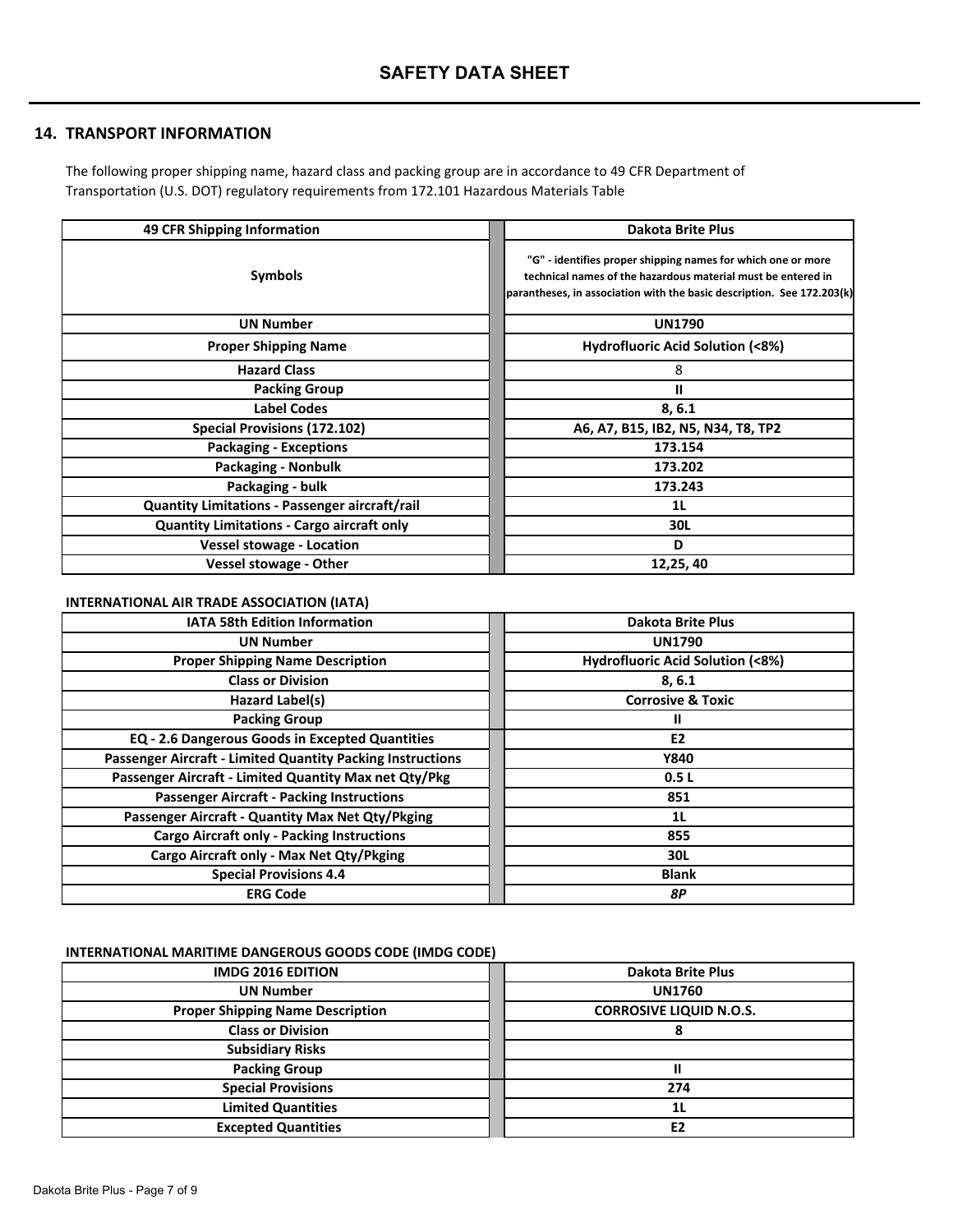| <b>Packing Instructions</b>                            | <b>P001</b>                                  |
|--------------------------------------------------------|----------------------------------------------|
| <b>Packing Provisions</b>                              |                                              |
| <b>IBC Instructions 4.1.4</b>                          | IBC02                                        |
| <b>IBC Provisions 4.1.4</b>                            |                                              |
| Portable tanks and bulk containers - tank instructions | T11                                          |
| Portable tanks and bulk containers - provisions        | <b>T2,TP27</b>                               |
| <b>EmS</b>                                             | $F-A, S-B$                                   |
| <b>Stowage and Handling</b>                            | <b>CATEGORY B SW2</b>                        |
| Segregation                                            |                                              |
| <b>Properties and observations</b>                     | Causes burns to skin, eyes, mucous membranes |

# **15. REGULATORY INFORMATION**

#### **Chemical Inventory Status**

Ingredients listed on: TSCA, DSL, Japan, and EC inventories.

**SARA Section 302 - Emergency Planning Notification -** Hydrofluoric acid, Phosphoric Acid **SARA Section 304 - Emergency Release Notification -** Hydrofluoric acid, Phosphoric Acid SARA 311/312 - Hazard categories for SARA Section 311/312 Reporting - **Acute, Chronic health hazard** 

**CERCLA - Hazardous Substance - RCRA Hazardous Waste Classification - <br> Corrosive** 

**California Proposition 65:**  No ingredients listed.

# **16. OTHER INFORMATION**

### **UNITED STATES NATIONAL FIRE PROTECTION ASSOCIATION (U.S. NFPA)**

NFPA 704 "fire diamond" is used by emergency personnel to quickly identify the risks posed by the material during response to a fire or a spill or other unusual event.



## **NFPA rating explanation as applied to Dakota Brite Plus**

**FLAMMABILITY 0 -** Materials that will not burn under typical fire conditions including intrinsically noncombustible materials such as concrete, stone, and sand. Materials that will not burn in air when exposed to a temperature

of 820 $\mathrm{^0C}/1500\mathrm{^{\circ}F}$  for a period of 5 minutes

**HEALTH 3 -** Short exposure could cause serious temporary or moderat residual injury.

not reactive with water. **REACTIVITY 0** - Normally stable, even under fire exposure conditions, and is

**SPECIAL** - contains special symbols applicable to the material. In this case there are no applicable special conditions.